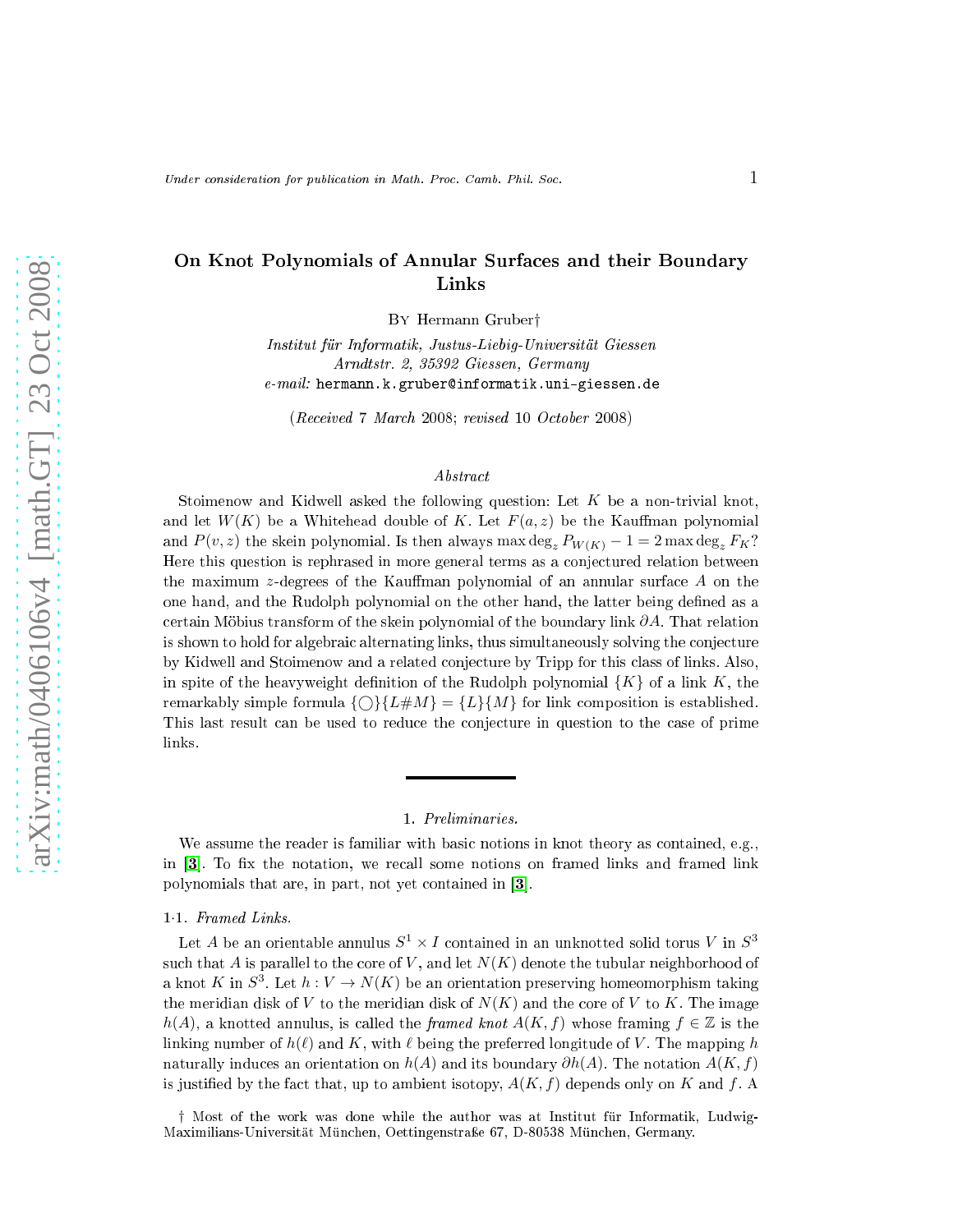change of orientation yields  $A(K, f) = A(-K, f) = -A(K, f)$ . The boundary  $\partial A(K, f)$ is an oriented 2-component link, sometimes referred to as the  $f$ -twisted double of  $K$ .

The above notions readily generalize to links  $L$  in  $S^3$  with  $\mu$  components  $C_1, \ldots C_{\mu},$  by specifying corresponding homeomorphisms  $h_i: V_i \to N(C_i)$ , with unknotted solid tori  $V_i$  as preimages. A *framed link* is an annular surface  $A(L, f)$  specified by a pair  $(L, f)$  as above, but now the framing f maps L to a vector in  $\mathbb{Z}^{\mu}$  specifying the framing for each component  $C_i$ . A sublink L' of L is obtained from L by erasing zero or more components from  $L$ ; A framing  $f$  of  $L$  naturally induces a framing on the sublinks. As long as there is no risk of confusion, this framing will be also denoted by  $f$ .

For a link L, let  $D = D(L)$  be a diagram of L in  $\mathbb{R}^2$ . We call a crossing in D homogeneous if it involves only one component, and heterogeneous in the other case. We say that the crossing  $\times$  has positive sign, and the crossing  $\times$  has negative sign. For a link diagram  $D(L)$ , the writhe  $w(D)$  is the overall sum of the crossings in D, the total linking number  $t(L)$  is half the sum of signs of the heterogeneous crossings in D, and the self-writhe  $sw(D)$  is the sum of signs of the homogeneous crossings in D. The total linking number is invariant under ambient isotopy, and writhe and self-writhe are regular isotopy invariants. Each link diagram  $D = D(L)$  naturally induces a framing f onto the surface  $A(L, f)$ . For a component C of L, we have  $f(C) = sw(D|_C)$ , where  $D|_C$ is the diagram of  $C$  obtained by erasing all other components from  $D$ . The self-writhe is sometimes also called *total framing* [19].

# 1·2. Link polynomials.

The skein polynomial  $P(v, z)$ , defined first in [[5,](#page-10-2) 18] is a Laurent polynomial in two variables  $v$  and  $z$ . It is an ambient isotopy invariant of oriented knots and links and is defined *via* link diagrams by the (skein) relation

$$
v^{-1}\bigtimes -v\bigtimes =z\bigg)\bigg\langle ,
$$

and agreeing that the polynomial is equal to  $\frac{v^{-1}-v}{z}$  for the unknot, the latter being denoted by  $\delta_P$  as a shorthand. In addition, we let the polynomial be equal to 1 on the empty diagram. It is not hard to see that then taking the split union of link diagrams amounts to multiplying their skein polynomials, also if one of the diagrams is empty.

Similarly, the framed Kauffman polynomial  $L_{K,f}(a, x)$ , defined in [8], is an ambient isotopy invariant for framed links  $A(L, f)$  defined via the following relations, and the convention that the polynomial equals  $\frac{a^{-1}+a}{x} - 1$  for the unknotted annulus with framing 0 and 1 for the empty diagram:

$$
\times + \times = x \left( \right) \left( + \times \right);
$$
  

$$
\times = a \Big|;
$$

the mirror image of this kink can be resolved by multiplying with  $a^{-1}$ .

The above diagrams are to be interpreted as parts of band diagrams of an annular surface that appears untwisted, and are denoted by  $K_+$ ,  $K_-, K_\infty$  and  $K_0$  respectively. Similar to above, write  $\delta_L = \frac{a^{-1} + a}{x} - 1$  for the polynomial of an unknotted annulus with framing 0. The framed Kauffman polynomial can be normalized to an unoriented link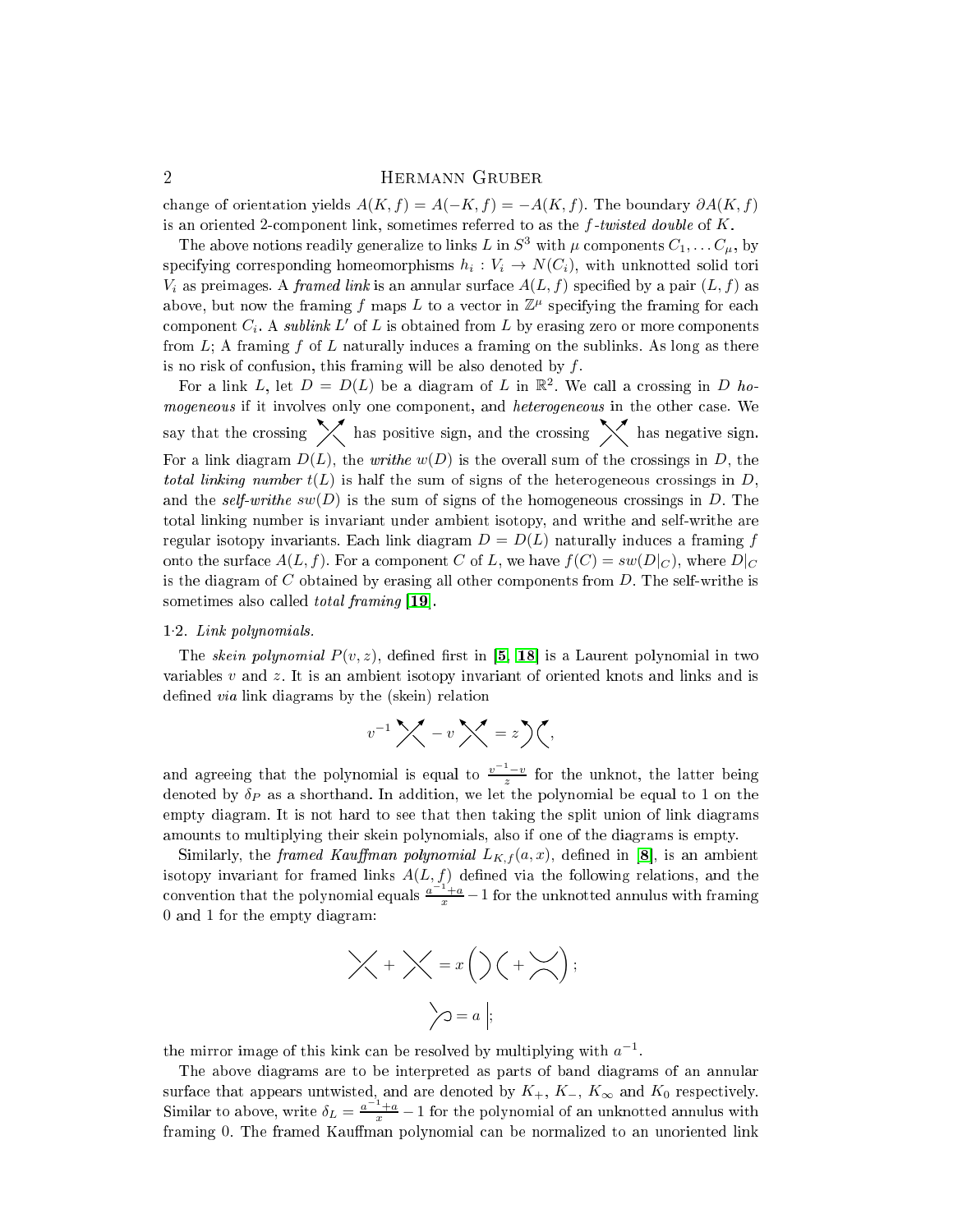# Polynomials of Annular Surfaces and their Boundary Links 3

invariant, by letting  $U_K = a^{-sw(K)} L_K$ , or to a semi-oriented link invariant, by letting  $F_K = a^{-w(K)} L_K$  [8].

REMARK 1. Note that the normalization used here differs from the convention in some standard works on link polynomials, where these polynomials equal 1 on a simple closed circle, resp. an unknotted annulus with framing 0, rather than on the empty diagram. The author deliberately sticks to this convention because many of the formulas appearing in this paper would become otherwise much more cumbersome. in this paper would be
ome otherwise mu
h more umbersome.

Yamada defined the following linear operator on polynomial invariants for framed links  $[22]$ : Let  $R_K$  be a polynomial invariant for framed links K under ambient isotopy, and let  $\lambda$  be a scalar. Let |K| denote the number of components of K. Then the invariant  $(R_K \oplus \lambda)$  is defined as  $\sum_{K'}^{\mathsf{I}} \lambda^{|K|-|K'|} R_{K'}$ , where the summation index  $K'$  runs over all framed sublinks of  $K$ , including the empty link.

Now the framed Rudolph polynomial  $\{K, f\}$  is defined as  $\{K, f\} = (P_{\partial A(K, f)} \oplus (-1)).$ Using  $[K, f]$  as a shorthand for the skein polynomial  $P_{\partial A(K, f)}$ , this is the Möbius trans-<br>form  $\{K, f\} = \sum_{K'} (-1)^{|K| - |K'|}[K', f]$ , as originally defined in [19]. Note that for the special case of knots, we have  $\{L, f\} = [L, f] - 1$ . Write  $A(L, 0)$  if the framing for each annulus has the value 0, let  $[L] := [L, 0]$  and  $\{L\} = \{L, 0\}$ . In [[19,](#page-10-1) prop. 2(5)], it is noted that  $\{L, f\} = v^{2sw(L)}\{L\}$ , and  $\{L\}$  is an ambient isotopy invariant for the link L, that is, independent of the framing  $f$ .

## <sup>1</sup>·3. Inequalities for Link Polynomials

We briefly recall two known inequalities for the skein polynomial and the Kauffman polynomial. Morton proved the following inequality:

THEOREM 1 (Morton's Inequality). Let K be a link. For any link diagram  $D$  of K, let  $c(D)$  denote the number of crossings and  $s(D)$  denote the number of Seifert circles obtained from smoothing out all crossings, i.e. replacing each  $\times$  and  $\times$  with  $\big\backslash\big\{$ . Then max deg<sub>z</sub>  $P_K \leq c(D) - s(D)$ .

Kidwell proved an inequality relating properties of link diagrams to the maximum  $z$ degree of a specialization of the (at that time yet undiscovered) Kauffman polynomial  $[9]$ ; Thistlethwaite later showed that essentially the same proof applies to the more general Kauffman polynomial [20]:

THEOREM 2 (Kidwell's Inequality). Let K be a link. For any link diagram  $D$  of K, let  $c(D)$  denote the number of crossings and  $b(D)$  denote the maximal bridge length, *i.e.* the longest sequence of consecutive crossing overpasses in D. Then  $\max \deg_x F_K$  <  $c(D) - b(D)$ . Moreover, equality holds if D is a reduced alternating and prime diagram.

# <span id="page-2-0"></span>2. Reformulations of Rudolph's Congruen
e Theorem.

Rudolph stated a curious theorem  $[19]$ , which in part motivates the present study, relating the Kauffman and Rudolph polynomials with coefficients reduced modulo 2. We start this investigation by taking a loser look at his Congruen
e Theorem:

THEOREM 3 (Congruence Theorem). Let  $K$  be any link. Then

$$
F_K(v^{-2}, z^2) \equiv_2 v^{4t(K)} \{K\}.
$$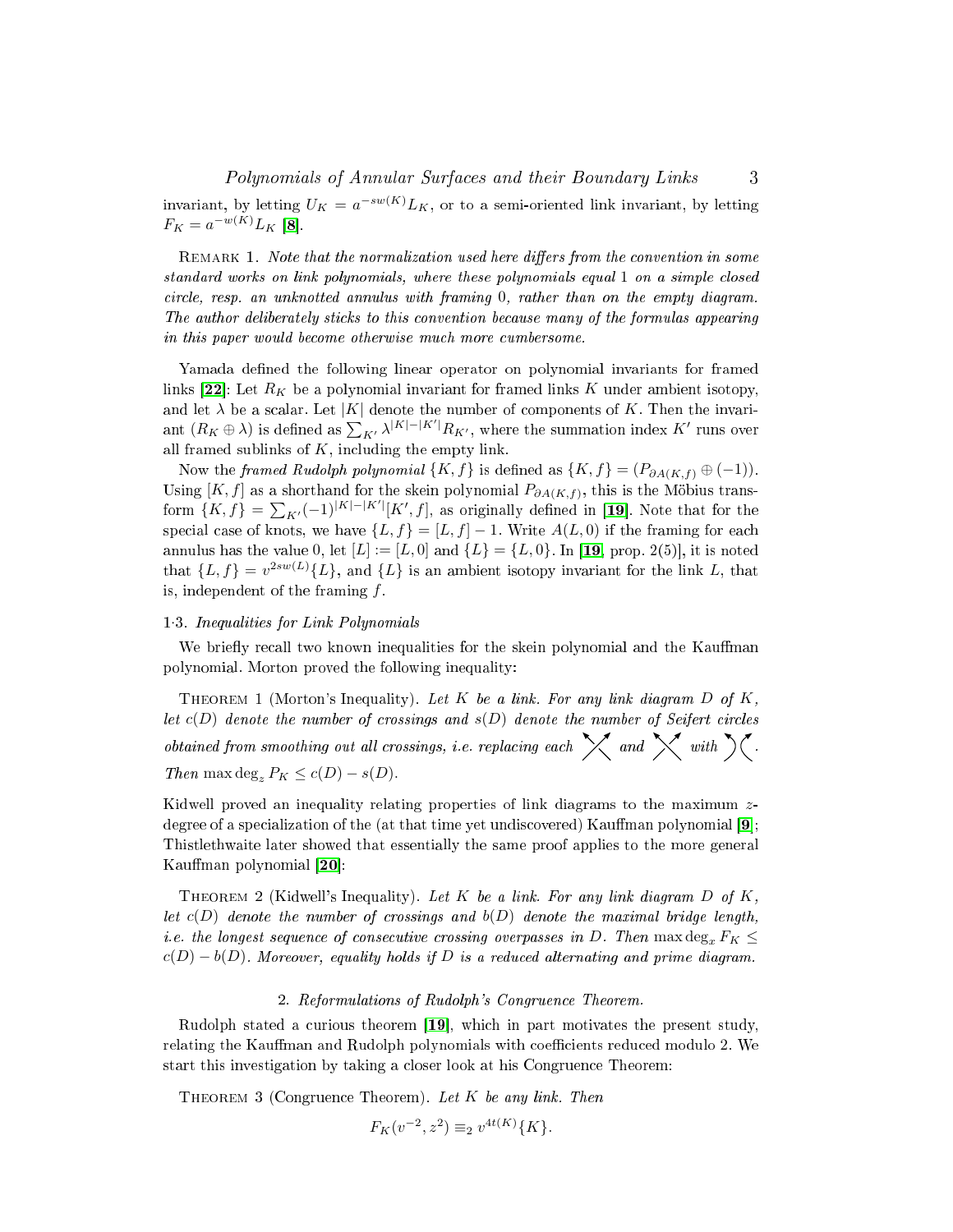We can reformulate the theorem in terms of the unoriented and the framed Kauffman polynomial, rendering the congruence more natural. In particular, the congruence can also be used to relate the framed versions of these invariants. We also present versions involving a Möbius transform of the Kauffman polynomial, and the polynomial  $[L, f]$ , which unveil a certain symmetry in Rudolph's congruence.

PROPOSITION 4 (Unoriented, framed, Möbius transformed and Dubrovnik version). The following are equivalent reformulations of the congruence theorem:

$$
U_K(v^{-2}, z^2) \equiv_2 \{K\}
$$
  
\n
$$
L_{(K,f)}(v^{-2}, z^2) \equiv_2 \{K, f\}
$$
  
\n
$$
[K, f] \equiv_2 (L_{(K,f)} \oplus \pm 1)(v^{-2}, z^2)
$$
  
\n
$$
[K, f] \equiv_2 (D_{(K,f)} \oplus \pm 1)(v^{-2}, -z^2)
$$

where the sum in the second and the third congruence runs over all non-empty sublinks  $K'$  of  $K$ .

*Proof.* First, the signs in the  $\pm 1$  terms in the congruences are immaterial since we work with coefficients reduced modulo 2. For every framed link  $(K, f)$ , we have  $w(K)$  =  $sw(K)+2t(K)$ . Since  $F_K(a,x)=a^{-(sw(K)-2t(K))}L_K=a^{-2t(K)}U_K$ , we see that  $F_K(v^{-2},z^2)=$  $v^{4t(K)}U_K(v^{-2},z^2)$ , so that we can rewrite the congruence theorem as in the first congruence. For the second, we have  $F_K(v^{-2}, z^2) = v^{4t(K)}v^{2sw(K)}L_{(K,f)}(v^{-2}, z^2)$ . From [[19,](#page-10-1) Prop. 2(5)], we deduce  $\{K, f\} = v^{-2sw(K)}\{K\}$ . Thus, the second congruence is also equivalent to the original one. For the third congruence, we use the fact that  $([K, f] \oplus 0)$  =  $([K, f] ⊕ (-1) ⊕ 1) = ∑_{K'}{K', f}$ , where the sum runs over all sublinks of K [[22,](#page-10-5) Prop. 1]; finally the fourth congruence is obtained by the Interchange Formula (see  $[11]$ )

$$
L_{(K',f)}(v^{-2},z^2) = (-1)^{w(K',f)+|K'|}D_{(K',f)}(v^{-2},-z^2)
$$

for switching between the Kauffman and the Dubrovnik polynomial.  $\Box$ 

It an be readily seen that the ongruen
e theorem would equally hold when using the variant  $([K, f] \oplus 1)$  instead of  $\{K, f\} = ([K, f] \oplus (-1))$ . As we will see later, however, the urrent hoi
e is rewarded by an eminently simple formula for the Rudolph polynomial of omposite links. We note on the fourth version of the ongruen
e that Yamada proved in [22] the remarkable one-variable *equality* 

$$
[L, f](t, t^{\frac{1}{2}} - t^{-\frac{1}{2}}) = (D_{(K, f)} \oplus 1)(t^{-2}, t^{-1} - t),
$$

The left-hand side of the above equation is the Jones polynomial of  $\partial A(K, f)$  from [7], normalized to value 1 at the empty diagram.

### 3. Problem Statement and Preliminary Results

<span id="page-3-0"></span>Kidwell and Stoimenow posed the following question relating the  $x$ -degree of the Kauffman polynomial of a knot and the z-degree of its Whitehead double ([10], see also [17]):

CONJECTURE 5 (Kidwell, Stoimenow). Let K be a non-trivial knot, and let  $W(K)$  be a Whitehead double of K. Is then always  $\max \deg_z P_{W(K)} - 1 = 2 \max \deg_x F_K$ ?

They note that their conjecture holds for all prime knots with up to 11 crossings, by exhaustive calculation. A related conjecture by Tripp states that the canonical genus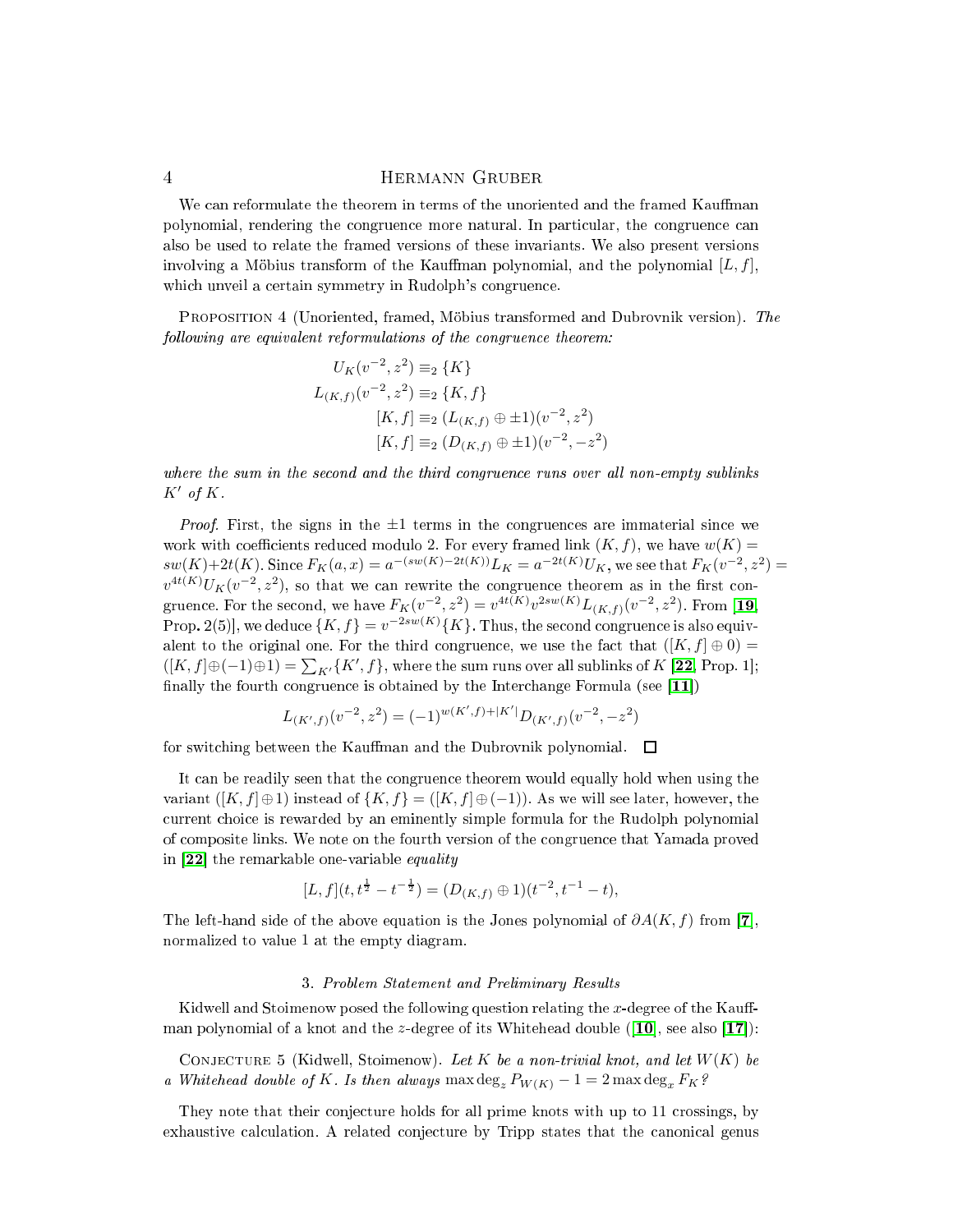of a Whitehead double of every knot  $K$  coincides with the minimal crossing number of K [21]. As pointed out by Nakamura [14], a possible approach to proving this for prime alternating links would be to establish max  $\deg_z P_{W(K)} = 2n-2$ . In this special case, this statement is equivalent to Conjecture [5.](#page-3-0) We will study here a variant of this conjecture that also applies to links:

CONJECTURE 6. Let  $A(K, f)$  be a framed link. Then

<span id="page-4-0"></span> $\max \deg_z{K, f} = 2 \max \deg_x F_K$ 

<span id="page-4-1"></span>We show that under an apparently weak additional condition on the knots under consideration, the statement of Conjecture [6](#page-4-0) implies the statement of Conjecture [5:](#page-3-0)

LEMMA 7. Let  $A(K, f)$  be a framed knot for which  $\max \deg_x F_K > 0$ , and  $\max \deg_z{K, f} = 2 \max \deg_x F_K$ . Let  $W_K$  be a Whitehead double of K. Then Conjec-ture [5](#page-3-0) holds for  $K$ .

*Proof.* Let K be a knot with  $\max \deg_x F_K > 0$  for which Conjecture [6](#page-4-0) holds. Then for every framing f, we have  $\max \deg_z[K, f] > 0$  since  $\{K, f\} = [K, f] - 1$ . Let  $W(K)$  be the  $n$ -twisted Whitehead double of  $K$ . Applying a skein relation in the region of the clasp of the Whitehead double, we get  $P_W(K) = v^2 \delta_P + vz[K, n]$ , hence  $\max \deg_z P_{W(K)} =$  $1 + \max \deg_z[K, n].$ 

The above additional condition  $\max \deg_x F_K > 0$  appears to be very weak, since to the author's knowledge no example of a nontrivial knot with  $\max \deg_x F_K = 0$  is known. As a warm-up, it is easy to see that Conjecture [6](#page-4-0) in particular holds for all unlinks:

LEMMA 8. Conjecture [6](#page-4-0) holds for all trivial links.

*Proof.* Assume f is the framing induced by a diagram D for the *n*-component trivial link  $\bigcirc^n$ . Then

<span id="page-4-3"></span><span id="page-4-2"></span>
$$
\{\bigcirc^n, f\} = v^{2sw(D)}\{\bigcirc\}^n = v^{2sw(D)}(1 - \delta_P)^n
$$

by elementary properties of the Rudolph polynomial stated in [19]. Thus max deg<sub>z</sub>{ $\bigcirc^n$ ,  $f$ } 0. For the Kauffman polynomial, we similarly have  $F_{\bigcirc^n} = \delta_F^n$ , and so the maximal xdegree of  $F$  equals 0 as well.  $\Box$ 

We briefly review some previous results related to the above conjectures. The following generalizes an observation made by Tripp in  $[21]$ :

**PROPOSITION** 9. Let  $K$  be a nontrivial n-crossing prime alternating link. Then for every framing f, the inequality  $\max \deg_z{K, f} \leq 2 \max \deg_x F_K$  holds.

*Proof.* Let D be a reduced alternating diagram of K with n crossings, and let D be the diagram obtained by replacing each arc in  $D$  by a corresponding pair of antiparallel ar
s.

We apply Morton's inequality to  $\widetilde{D}$ : The number of crossings  $c(\widetilde{D})$  equals 4n. For counting the number of Seifert circles, we follow an idea given in [21]: Regard D as a 4regular planar graph with  $n$  vertices at the crossings, and, by Euler's polyhedral formula, with  $n+2$  faces. Then the number of Seifert circles  $s(D)$  arising from smoothing out the crossings equals  $2n + 2$ : One for each face of the graph, and one for each four-crossing region in D that corresponds to a single crossing in D. Since the maximum  $z$ -degree is not altered by changing the framing, Morton's inequality gives  $\max\deg_z[K,f]\leq 2n-2$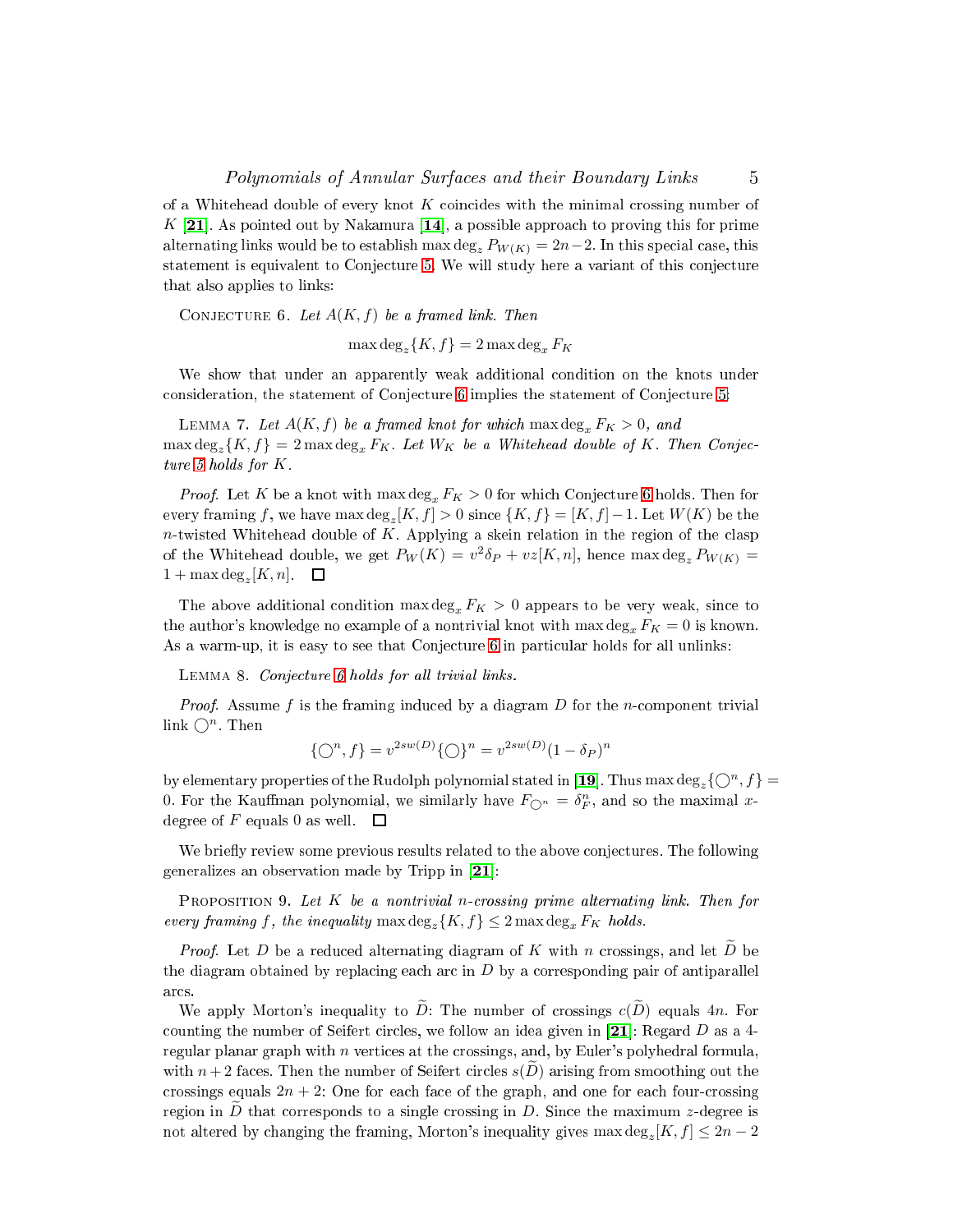for every framing  $f$ . Applying the same procedure after deleting some link components from the diagram  $D$  and corresponding components from the diagram  $D'$ , we also get  $\max\deg_z[K',f] < 2n-2$  for every proper sublink K' of K. Thus,  $\max\deg_z\{K\} \leq 2n-2$ . On the other hand, Theorem [2](#page-2-0) implies that  $\max \deg_x F_K = n - 1$ , since D is a reduced prime alternating diagram.  $\square$ 

REMARK 2. A similar fact was claimed, but with an erroneous proof that is fixed here, in a draft of an earlier paper of the present author, see  $[6]$ .

Recently, Nakamura proved that  $\max\deg_z[K,f]=2n-2$  for every *n*-crossing rational link with framing f, generalizing a previous result by Tripp  $\left[14, 21\right]$  $\left[14, 21\right]$  $\left[14, 21\right]$ . Since each of the proper sublinks of a 2omponent rational link K is by itself <sup>a</sup> trivial knot or empty, we have in this case  $\{K\} = 1 - 2\delta_P^2 + [K]$  and  $\max \deg_z[K, f] = \max \deg_z\{K\} = 2n - 2$ . Together with Lemma [7](#page-4-1) and Proposition [9,](#page-4-2) we obtain the following preliminary result:

**PROPOSITION 10.** Conjectures [5](#page-3-0) and [6](#page-4-0) hold for all rational links.  $\Box$ 

In the following, we will generalize this result to a much larger class of links.

# 4. Split Union and Composition of Links.

In this section, we prove that the relation from Conjecture [6](#page-4-0) is preserved under split union and composition, hence reducing the task to proving it for the case of prime links. The ase of disjoint union is not hard to prove:

PROPOSITION 11. If Conjecture [6](#page-4-0) holds for two framed links  $L_1$ ,  $L_2$ , it also holds for the disjoint union  $L_1 \sqcup L_2$ .

*Proof.* For the Kauffman polynomial, we have  $F_{L_1 \cup L_2} = F_{L_1} F_{L_2}$ , see [8]; and similar for the framed Rudolph polynomial  $\{L_1 \sqcup L_2, f\} = \{L_1, f\} \{L_2, f\}$ , see [19].

Next, we examine the case of composite links. Conjecture [5](#page-3-0) suggests that the z-degree of  $[L_1 \# L_2, f]$  is additive for nontrivial knots  $L_1, L_2$  — since for the Kauffman polynomial of composite links, the relation  $F_{L_1\# L_2} = \delta_F F_{L_1} F_{L_2}$  holds [8]. But if one of the factor links  $L_1, L_2$  is the unknot  $\bigcirc$ , the additive behavior of max deg<sub>z</sub> holds if and only if we choose the framing in a way such that  $[0, f]$  has nonnegative degree. Despite these seeming complications, we can indeed derive a formula for  $[L_1# L_2, f]$  using linear skein theory. We need the following definition.

<span id="page-5-0"></span>DEFINITION 12. For an appropriately oriented tangle P, its numerator closure, denoted by  $P^N$ , and its denominator closure, denoted by  $P^D$ , are the links obtained by closing up the pending ends as shown in the left and middle diagram of Figure [4.](#page-5-0) The right part of Figure [4](#page-5-0) shows the link obtained as the total sum of two tangles  $P$  and  $Q$ , denoted by  $(P+Q)^N$ .

<span id="page-5-1"></span>PROPOSITION 13. Let  $A(L, 0) = K_A \#_B J$  be a composite framed link obtained by joining the component  $A$  of  $K$  with the component  $B$  of  $J$ . Then

$$
(\delta_P^2 - 1)[L] = \delta_P^2[K \setminus A] \cdot [J \setminus B] + [K] \cdot [J] - [K \setminus A] \cdot [J] - [K] \cdot [J \setminus B]
$$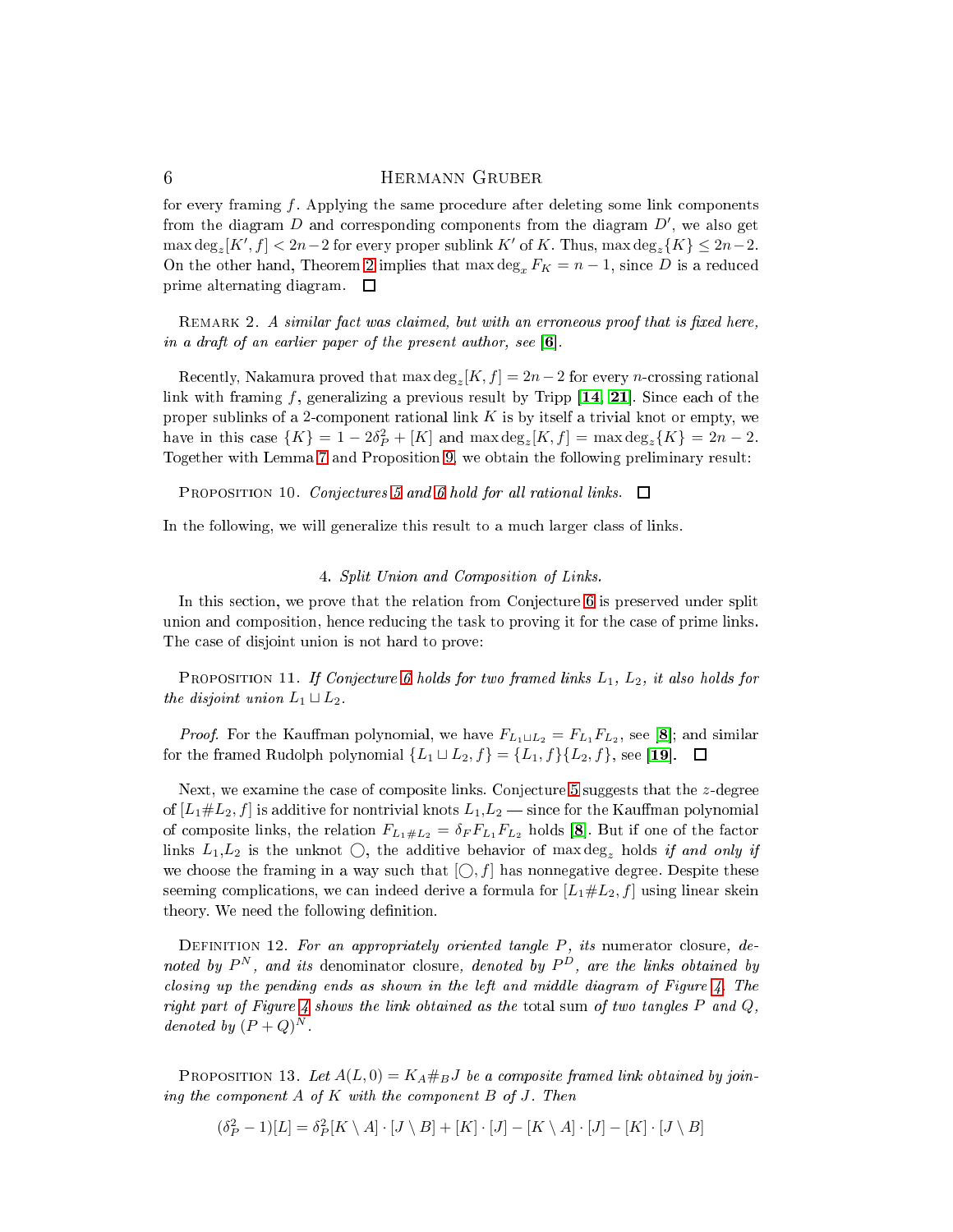

Figure 1. Numerator closure, denominator closure and total sum

Proof. Lickorish and Millet showed that the following formula holds for the skein polynomial of the total sum of two tangles  $Q$  and  $R$ , referred to as the numerator-denominator formula  $[12]$ .

$$
(\delta_P^3 - \delta_P)P_{(Q+R)^N} = \delta_P \left(P_{Q^N} P_{R^N} + P_{Q^D} P_{R^D}\right) - \left(P_{Q^N} P_{R^D} + P_{Q^D} P_{R^N}\right),
$$

We can interpret  $\partial A(L, 0)$  as the total sum of tangles Q and R, with  $\partial A(K, 0) = Q^D$ , and  $\partial A(J,0) = R^D$ . Then we get

$$
Q^N = \partial A(K \setminus A, 0) \sqcup \bigcirc, R^N = \partial A(J \setminus B, 0) \sqcup \bigcirc.
$$

Applying the numerator-denominator formula to this total sum yields the result.  $\Box$ 

We have obtained a somewhat complex formula describing the polynomial  $[L]$  under link omposition. Astonishingly, the Rudolph polynomial admits a rather simple and natural formula for link omposition.

<span id="page-6-1"></span>THEOREM 14 (The Composition Formula). Let  $L = K \# J$  be a composite link with factors K and J. Then

$$
\{\bigcirc\}\{K\#J\} = \{K\}\{J\}.
$$

*Proof.* Assume the components A and B are joined to form the composite link  $L =$  $K_A#_B J$ . Then we use C to denote the resulting joint component. We order the  $r = 2^{|L|-1}$ sublinks of L containing the joint component C, and denote them by  $M_1, M_2 \ldots M_r$ . Then, by definition of the Rudolph polynomial,

<span id="page-6-0"></span>
$$
\{\bigcirc\}\{L\} = (\delta_P^2 - 1) \left(\sum_{k=1}^r \left((-1)^{|L| - |M_k|} [M_k]\right) - \{L \setminus C\}\right). \tag{4.1}
$$

Note that the term  $-\{L \setminus C\}$  on the right hand side of Equation (4[·](#page-6-0)1) has negative sign since  $(-1)^{|L|} = -(-1)^{|L\setminus C|}$ .

Each of the sublinks  $M_k$  is of the form  $K'_A \#_B J'$  for some sublinks  $K' \subseteq K$  and  $J' \subseteq J$ . Proposition [13](#page-5-1) allows to compute the skein polynomial of these links in terms of sublinks of  $K ⊔ J$ . In order to do so, we associate with each  $M_k$  the following four sublinks of  $K \sqcup J$ :

- the sublink  $L_{1,k} = (K' \setminus A) \sqcup (J' \setminus B)$ , containing neither A nor B,
- the sublink  $L_{2,k} = K' \sqcup J'$ , containing both A and B,
- the sublink  $L_{3,k} = (K' \setminus A) \sqcup J'$ , containing B but not A, and
- the sublink  $L_{4,k} = K' \sqcup (J' \setminus B)$ , containing A but not B.

Note that the above association partitions the set of sublinks of  $K \sqcup J$  into four sets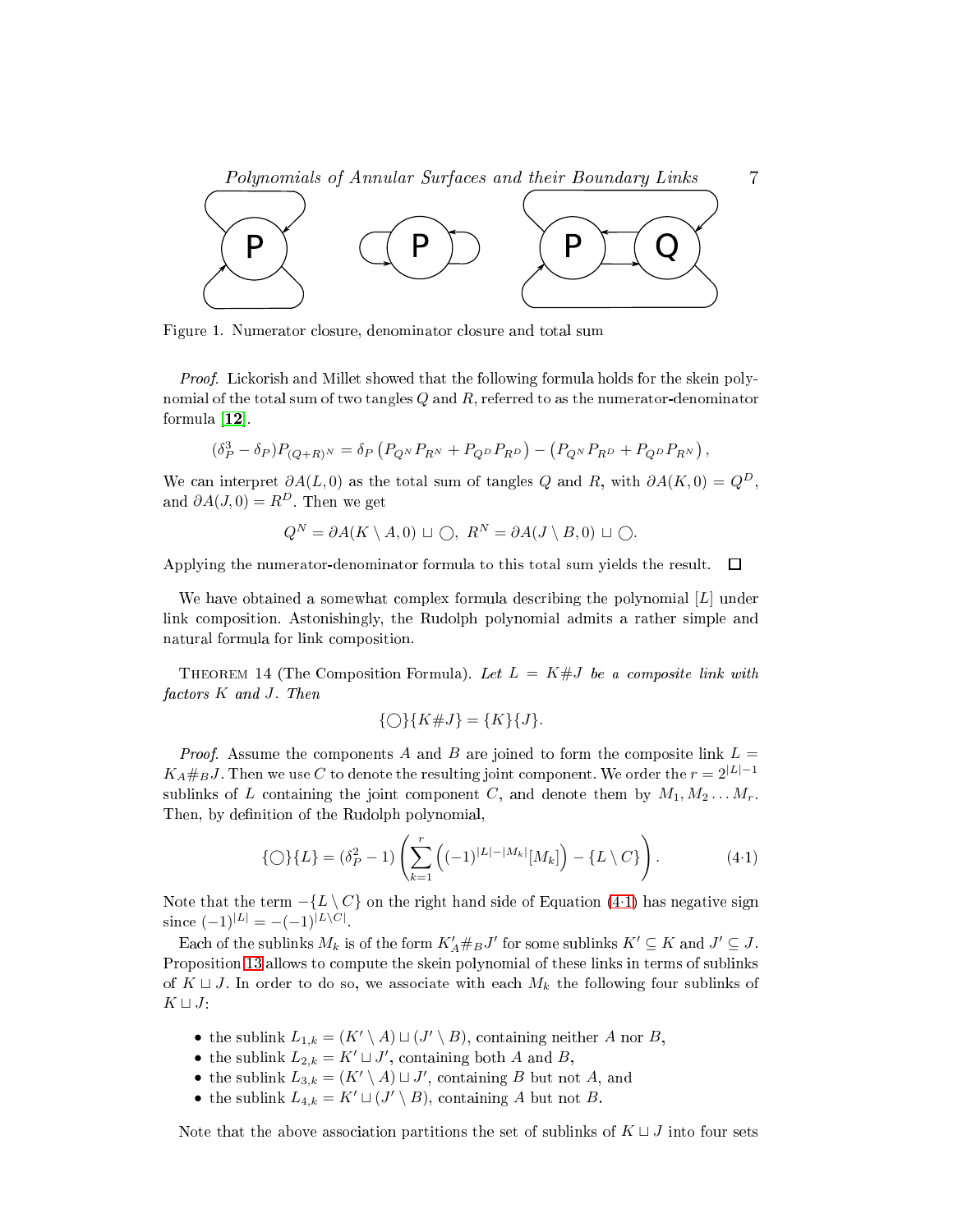the sense that  $\bigcup_{j=1}^4 (\bigcup_{k=1}^r L_{j,k})$  equals the set of all sublinks of  $K \sqcup J$ . Thus,

<span id="page-7-1"></span>
$$
\{K \sqcup J\} = \sum_{j=1}^{4} \sum_{k=1}^{r} (-1)^{|K|+|J|-|L_{j,k}|} [L_{j,k}]. \tag{4.2}
$$

Fix a sublink  $M_k$  for the moment. By Proposition [13](#page-5-1) and the fact that the skein polynomial is multipli
ative under split union, we obtain:

$$
(\delta_P^2 - 1)[M_k] = \delta_P^2 [L_{1,k}] + [L_{2,k}] - [L_{3,k}] - [L_{4,k}].
$$
\n(4.3)

Observe that  $|L_{1,k}|$  and  $|L_{2,k}|$  both have parity different from  $|M_k|$ , while  $|L_{3,k}|$  and  $|L_{4,k}|$ have the same parity as  $|M_k|$ . Thus, for instance  $(-1)^{|L|-|M_k|} = (-1)^{|L|+1-|L_{1,k}|}$ . Hence, when multiplying both sides of the above equation with  $(-1)^{|L|-|M_k|}$ , using analogous onsiderations, we obtain the following equation:

$$
(\delta_P^2 - 1)(-1)^{|L| - |M_k|} [M_k] = \delta_P^2 (-1)^{|L| + 1 - |L_{1,k}|} [L_{1,k}]
$$
  
+ 
$$
(-1)^{|L| + 1 - |L_{2,k}|} [L_{2,k}]
$$
  
+ 
$$
(-1)^{|L| + 1 - |L_{3,k}|} [L_{3,k}]
$$
  
+ 
$$
(-1)^{|L| + 1 - |L_{4,k}|} [L_{4,k}]
$$
 (4.4)

By adding the term  $(\delta_P^2 - 1)(-1)^{|L|-|L_{1,k}|}[L_{1,k}]$  to both sides of the equation, we get:

<span id="page-7-0"></span>
$$
(\delta_P^2 - 1) \left( (-1)^{|L| - |M_k|} [M_k] + (-1)^{|L| - |L_{1,k}|} [L_{1,k}] \right) = \sum_{j=1}^4 (-1)^{|L| + 1 - |L_{j,k}|} [L_{j,k}] \tag{4.5}
$$

Now we treat  $k$  again as variable, and sum up left hand sides and right hand sides of Equation (4.5) for  $k = 1$  up to r. By virtue of the equality  $|L| + 1 = |K| + |J|$ , we can use Equation (4[·](#page-7-1)2) to simplify the resulting right-hand side, and get:

<span id="page-7-2"></span>
$$
(\delta_P^2 - 1) \left( \sum_{k=1}^r \left( (-1)^{|L|-|M_k|} [M_k] \right) + \sum_{k=1}^r \left( (-1)^{|L|-|L_{1,k}|} [L_{1,k}] \right) \right) = \{ K \sqcup J \} \qquad (4.6)
$$

A basic property of the Rudolph polynomial is  $\{K \sqcup J\} = \{K\} \{J\}$  (see [19]), so the righthand side of Equation  $(4.6)$  equals the right-hand side of the equation in the statement of the theorem.

To simplify the left-hand-side of Equation (4.6), observe that the set  $\{L_{1,k} | 1 \leq k \leq r\}$ equals the set of sublinks of the link  $L \setminus C$ . Obviously,  $|L| = |L \setminus C| + 1$ , hence

$$
\sum_{k=1}^{r} (-1)^{|L|-|L_{1,k}|} [L_{1,k}] = -\{L \setminus C\}.
$$
 (4.7)

Therefore, the left hand side of Equation (4[·](#page-7-2)6) equals the right hand side of Equation (4[·](#page-6-0)1). This ompletes the proof of the theorem.  $\Box$ 

The omposition formula redu
es the problem of proving Conje
ture [6](#page-4-0) to the ase of prime links. In particular, it allows us to drop the primality condition from Proposition [9:](#page-4-2)

COROLLARY 15. If  $K$  is an alternating knot, then

 $\max \deg_z{K} \leq 2 \max \deg_x F_K.$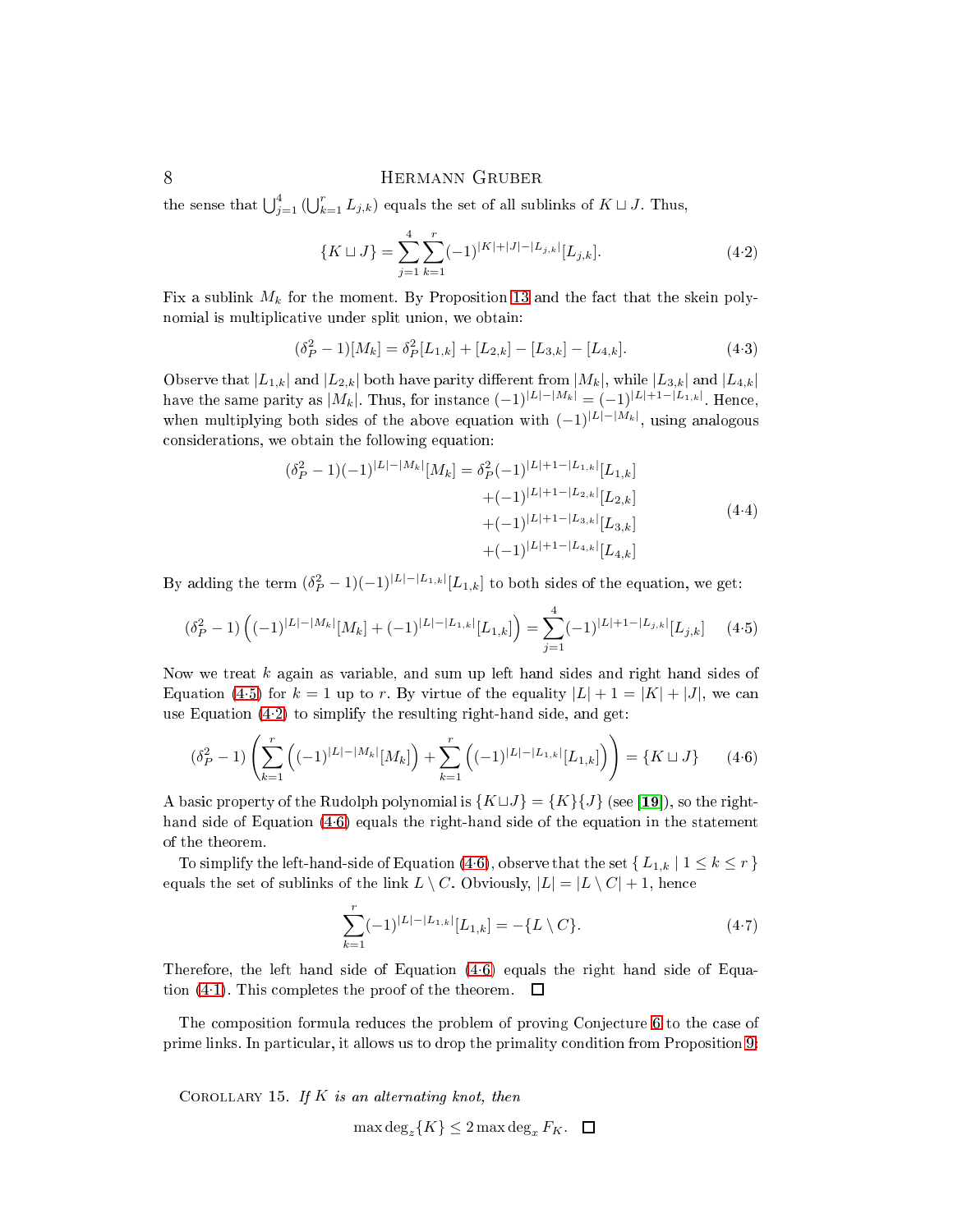With the aid of the composition formula, it is now also easy to verify that Conjecture [5](#page-3-0) holds for infinitely many non-alternating knots, since that conjecture has been verified in particular for all prime (also non-alternating) knots of crossing number at most  $11 \vert 10 \vert$ . We can of course construct infinitely many different composite knots whose prime factors are non-alternating and have at most 11 crossings each. In these cases, Lemma [7](#page-4-1) is appli
able, so this fa
t extends to Conje
ture [6.](#page-4-0)

We conclude this section with a further property of the Rudolph polynomial which can be derived from the composition formula: Note that the expression  $K \# J$  is ambiguous in the case where at least one of  $K, J$  is a link—the ambiguity disappears only if we write  $K_A \#_B J$  instead. Thus, similar to the case of the skein polynomial [12], we have

COROLLARY 16. There exist infinitely many pairs of nonequivalent links with the same  $Rudolph$  polynomial.  $\Box$ 

### 5. Algebrai Alternating Links

In this section, we apply the congruence theorem to identify a large class of alternating links for which Conjecture [6](#page-4-0) holds true. This class in particular contains all algebraic alternating links.

We need some additional notions first. The framed Kauffman polynomial  $L_K(a, x)$  can be equivalently seen as a single-variable Laurent polynomial in x over  $\mathbb{Z}[a^{\pm 1}]$ . Then the coefficient of the maximal power in x is a polynomial in a, denoted by  $X_K(a)$ . (Here we use the framed version be
ause below we make use of some results on that polynomial from [20].) Let  $c(K)$  denote the minimal crossing number of K. Now the congruence theorem can be used to show that Conjecture [6](#page-4-0) holds in the case where  $X_K(a)$  does not vanish when redu
ed modulo 2:

THEOREM 17. Assume K is an alternating link with  $X_K(a) \neq 0$ . Then Conjecture [6](#page-4-0) holds for K.

*Proof.* By virtue of Proposition [9,](#page-4-2) it suffices to show the inequality max  $\deg_z\{K\} \ge$  $2 \max \deg_x F_K(x, z)$ . Also, by virtue of Lemma [8](#page-4-3) and the composition formula (The-orem [14\)](#page-6-1), we may assume K is nontrivial and prime. Write  $F_K(a, x) \mod 2$  for the Kauffman polynomial with coefficients reduced modulo 2. Since  $X_K(a)$  does not vanish when reduced modulo 2, max  $\deg_x L_K(a,x) \mod 2 = \max \deg_x F_K(a,x)$ . Moreover, Theorem [2](#page-2-0) yields  $\max \deg_x L_K(a, x) = n - 1$  for a nontrivial prime alternating framed link  $K$  with minimal crossing number  $n$ . By the congruence theorem, we can deduce  $\max \deg_z\{K, f\} \geq 2(n-1)$ , and since the maximum x-degree of the framed Kauffman polynomial is independent of the framing provided it is greater than 0, whi
h is the ase since  $n \geq 2$ , we have max  $\deg_z\{K\} \geq 2(n-1) = 2 \max \deg_x F_K(x, z)$ .

The first alternating knots violating the condition  $X_K(a) \neq 0$  are the knots  $8_{16}$  and  $8<sub>17</sub>$ . These are also among the first alternating knots which are not algebraic. Indeed, Thistlethwaite investigated the polynomial  $X_K(a)$  for prime alternating links, and found the equality

$$
X_K(a) = \kappa(a^{-1} + a)z^{n-1},
$$

where *n* denotes the number of crossings in a reduced alternating diagram, and  $\kappa$  denotes the *chromatic invariant* of a basic Conway polyhedron into which  $K$  can be inscribed,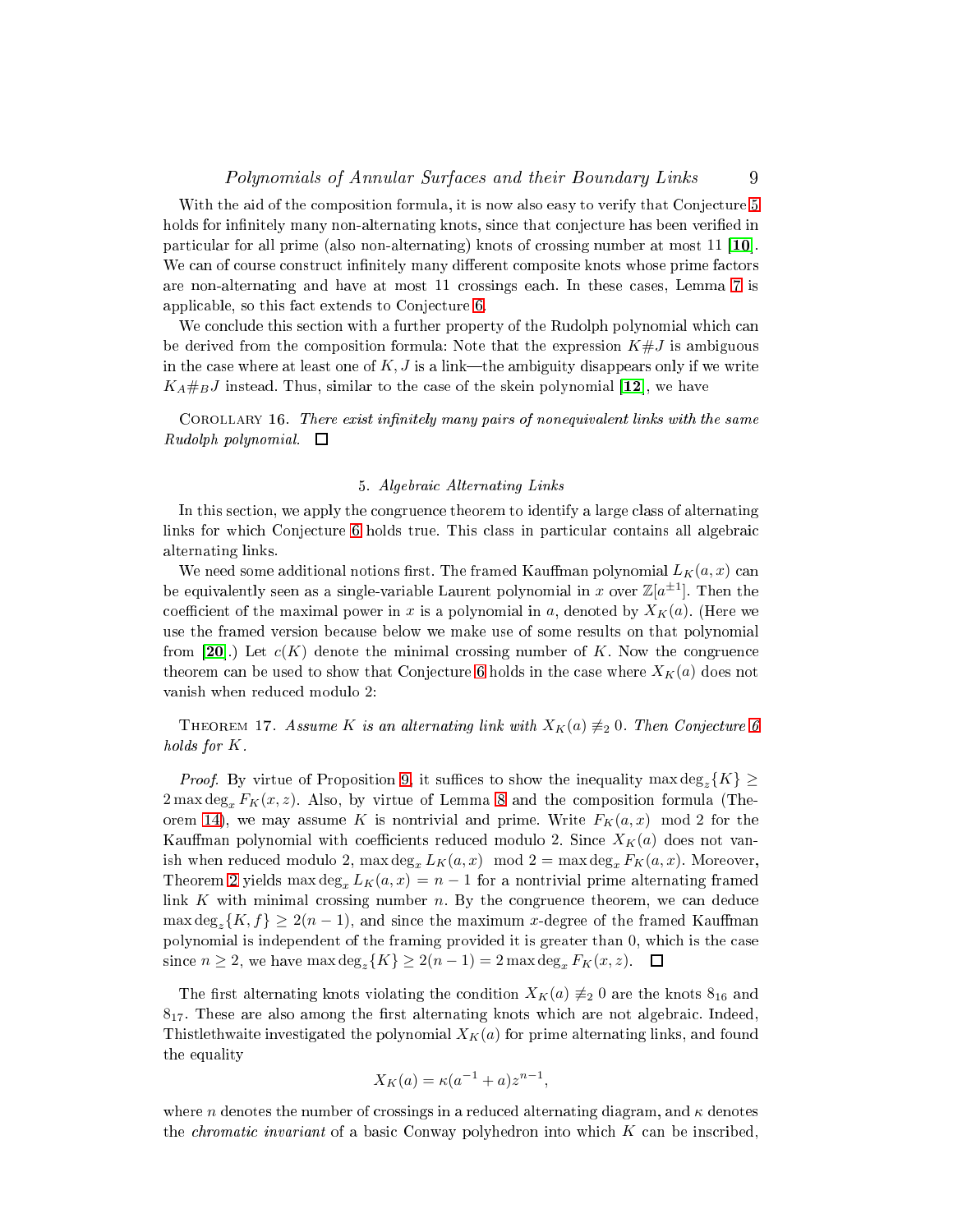see  $\left[1, 4, 20\right]$  $\left[1, 4, 20\right]$  $\left[1, 4, 20\right]$  $\left[1, 4, 20\right]$  $\left[1, 4, 20\right]$  for precise definitions and more background information. There are probably infinitely many basic Conway polyhedra with odd chromatic invariant, and each of them gives rise to an infinite family of alternating links for which the above theorem is applicable. In particular, algebraic alternating links can be inscribed into the basic Conway polyhedron 1<sup>\*</sup>, for which  $\kappa = 1$  holds [20]. We thus obtain our second main result:

THEOREM 18. Conjecture [6](#page-4-0) holds for all algebraic alternating links.  $\Box$ 

Furthermore, the same fact holds for alternating links that can be inscribed into the basic Conway polyhedra 8 ∗ , 10∗∗ , and a few other small basi polyhedra whi
h are known to have odd chromatic invariant, as computed in [20].

# 6. Con
lusion

To the author's knowledge, the relation between the skein polynomial and the 2 variable Kauffman polynomial is not yet understood very well. A notable exception is Rudolph's Congruen
e Theorem. The present paper ontains a framed variant of this theorem, which relates the framed Kauffman polynomial of a knotted annulus  $A(K, f)$ and the skein polynomial of its boundary link  $\partial A(K, f)$ .

Next, a new onje
tured relation between the skein polynomial and the 2-variable Kauffman polynomial was presented, which generalizes, at least under a weak additional assumption, a re
ent onje
ture by Kidwell and Stoimenow, and, in the ase of prime alternating knots, a recent conjecture by Tripp. The present research report studied the the behavior of the Rudolph polynomial under basic operations on links. In particular, an unexpe
tedly natural formula for the Rudolph polynomial of omposite links was found. We proved that the conjectured relation is preserved under split union and link composition, and established its truth for a large class of alternating links. This class properly ontains the algebrai alternating links, and for this lass the mentioned additional assumption is true, namely that the x-degree of the Kauffman polynomial is greater than zero. Hen
e, the onje
tures by Kidwell and Stoimenow and Tripp turn out to hold for algebraic alternating knots. A weaker result heading into the same direction is found in a re
ent preprint by Brittenham and Jensen, establishing the onje
ture for alternating pretzel knots  $[2]$ . That work, although appearing later than a preprint of the present paper, is apparently independent of the present work, sin
e their proof is in part geometri
, based on anoni
al Seifert surfa
es. It would be interesting to see whether these approaches admit a joint generalization, in particular for proving the conjecture for a larger family of non-alternating links. Another interesting line of research concerns the relation of the framing variable  $v$  of the Kauffman polynomial and the Rudolph polynomial. Some results in this direction are found already in  $[15, 16, 19]$  $[15, 16, 19]$  $[15, 16, 19]$  $[15, 16, 19]$  $[15, 16, 19]$ .

Acknowledgement. Many thanks to Lee Rudolph for pointing the author to reference  $[19]$ ; this enabled the author to establish substantially more general results than in a first draft of the present paper. Thanks also to Alexander Stoimenow for some interesting dis
ussion during the early stage of this work, and to an anonymous referee for some valuable orre
tions and suggestions.

### REFERENCES

<span id="page-9-0"></span>[1] N. Biggs. Algebraic Graph Theory. Cambridge University Press, London, UK, 1974